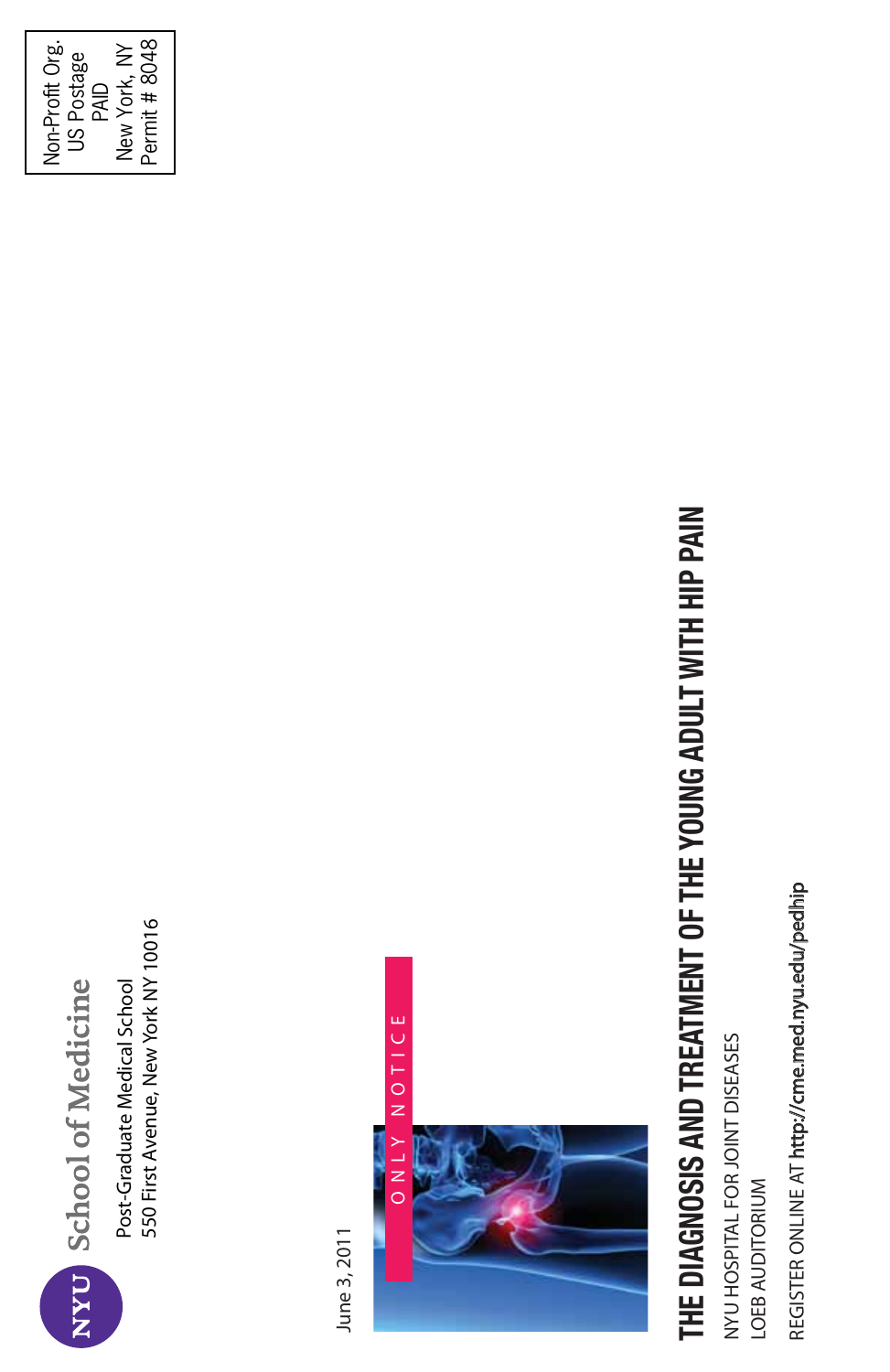# **Special (See Insert)**<br>In Arthrone-Day Cadaver<br>June 9, 2015 Kindaver **Hip Arthrone Sheery**<br>June 2015 Skills Lab<br>June 2, 2015 Skills Lab<br>**LAD By Skills Lab (See Insert)** NYU Hospital for Joint Diseases June 9, 2011 NYU LANGONE MEDICAL CENTER **2ND ANNUAL THE DIAGNOSIS AND TREATMENT OF THE YOUNG ADULT WITH HIP PAIN**

**Latest Information for the Practicing Surgeon on**

- **· Hip Arthroscopy**
- **· Joint Preservation**
- **· Resurfacing and Minimally Invasive Total Hip Replacement**



## **June 3, 2011**

NYU Hospital For Joint Diseases, Loeb Auditorium 301 East 17th Street, New York, NY

**Course Directors: Roy I. Davidovitch, MD & Thomas Youm, MD**

**Sponsored by the NYU Post-Graduate Medical School**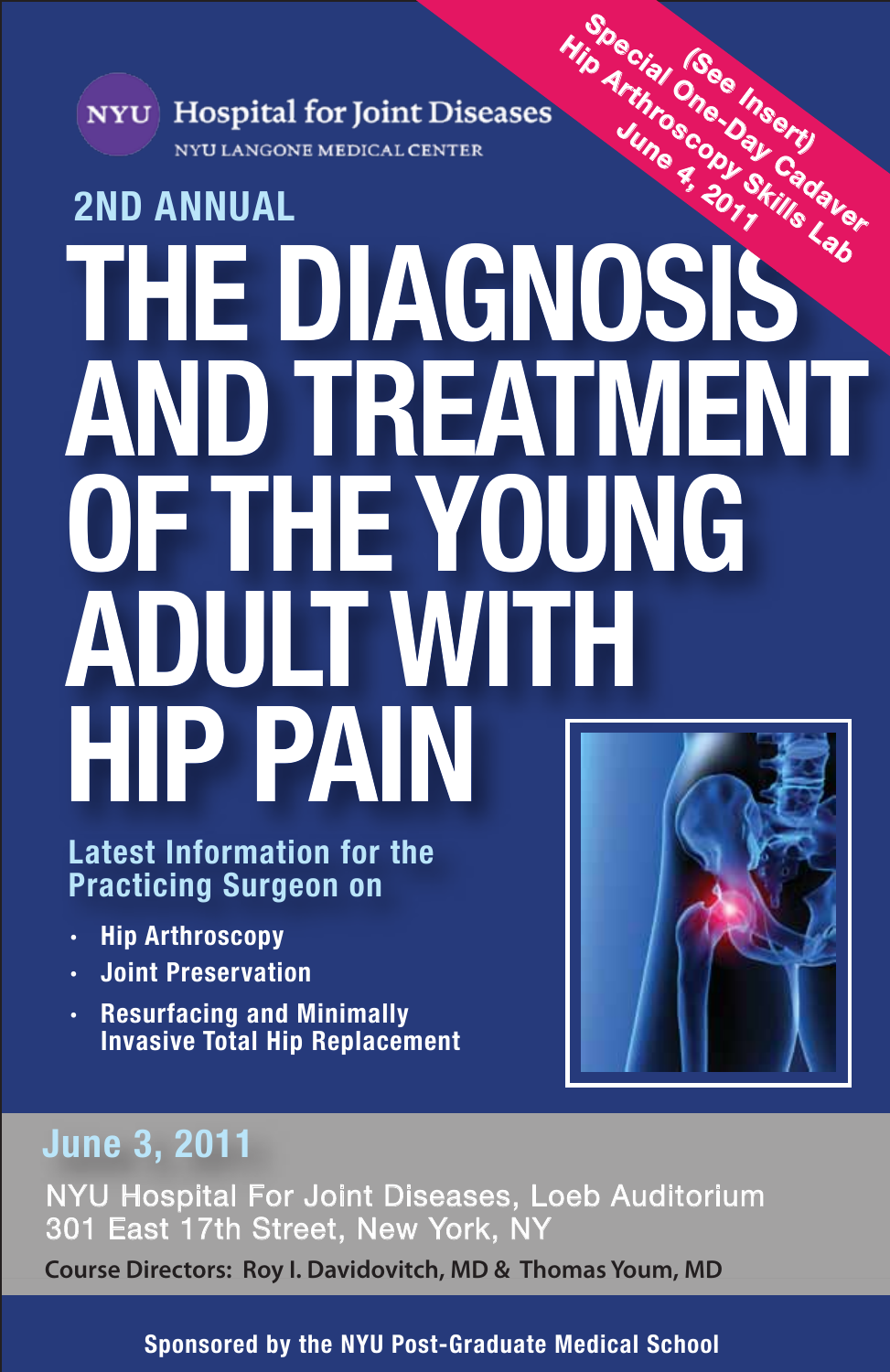### **TARGET AUDIENCE**

Orthopaedic surgeons, general practitioners, physician's assistants and physical therapists.

### **COURSE DESCRIPTION**

Over the past decade new research into the field of young adult hip disorders has yielded significant contributions to the continuum of care of these patients. This knowledge is based on a clearer understanding of the nuances of hip anatomy, its variations and the possible etiology of hip arthritis in the young adult. The patient that presents at a young age (<50 years old) advanced hip arthritis presents a different set of challenges which include a high demand and active lifestyle and/or vocation. Minimally invasive hip replacement as well as hip resurfacing procedures have been developed specifically targeted towards this patient demographic. The course is planned with a significant portion of the first day geared towards introduction of the topic, basic concepts, diagnosis and treatment options. A non-CME live surgical demonstration coupled with a hands-on cadaver lab is planned for the second day to allow participants to immediately incorporate their new knowledge into practice.

### **STATEMENT OF NEED**

Practicing clinicians need to be aware of pre-arthritic conditions of the hip in young adults in order to correctly diagnose young adults with hip pain as having pre-arthritic hip symptoms, define the abnormality and potentially correct it. Practicing clinicians need to be aware that surgical procedures exist to prevent, retard and relieve these pre-arthritic conditions and the development of hip arthritis. Practicing clinicians need to be aware of emerging techniques in hip replacement options once the young adult presents with arthritis in order to consider this technique, which allows rapid rehabilitation and return to work and recreational activities at a rapid rate. Practicing clinicians need to have the anatomic basis for understanding the pathology of the painful young adult hip, and thus define the anatomy of the hip and correlate it with radiographic studies in order to prevent missed diagnosis. The continuum of care of these young patients with hip pain starts at the diagnosis of pre-arthritic hip conditions and hip preservation techniques and follows through to arthroplasty options in this young population. According to association guidelines, peer reviewed literature and published expert opinion, as well as course director observations, there is a need for practicing orthopaedic surgeons, rheumatologists, physical therapists and allied healthcare personnel to be updated regarding the underlying causes of hip arthritis in the young adult patient, based on a deeper understanding of the anatomy of the hip, its subtle variations and nuances. Often these patients have undergone previous hip preservation surgery such as an acetabular or femoral osteotomy complicating their arthroplasty procedure. There is current controversy and clinicians need to hear about the most recent recommendations regarding metal on metal bearing surfaces.

Another area of new treatment information includes minimally invasive approaches to total hip replacement. In this case, it is important for practitioners to view a surgical demonstration of a minimally invasive total hip replacement technique in order to be able to introduce these techniques and skills into practice.

### **EDUCATIONAL OBJECTIVES**

- Identify, diagnose and counsel patients with pre-arthritic hip symptoms regarding their diagnosis with possible treatment or appropriate referral.
- Describe hip anatomy, labral pathology, dysplasia and impingement that contribute to hip pain.
- Identify surgical candidates and develop and implement surgical plan to preserve the hip joint.
- Identify and interpret the appropriate radiological studies for imaging the hip.
- Counsel young adult patients towards resurfacing versus hip replacements and define the longevity of the implant and expected functional outcome of patients.
- Provide an update on current metal on metal recommendations to patients.
- Introduce MIS surgical techniques and surgical skills in hip arthroplasty into practice.
- Discuss updates on bearing options in hip replacement in the young adult.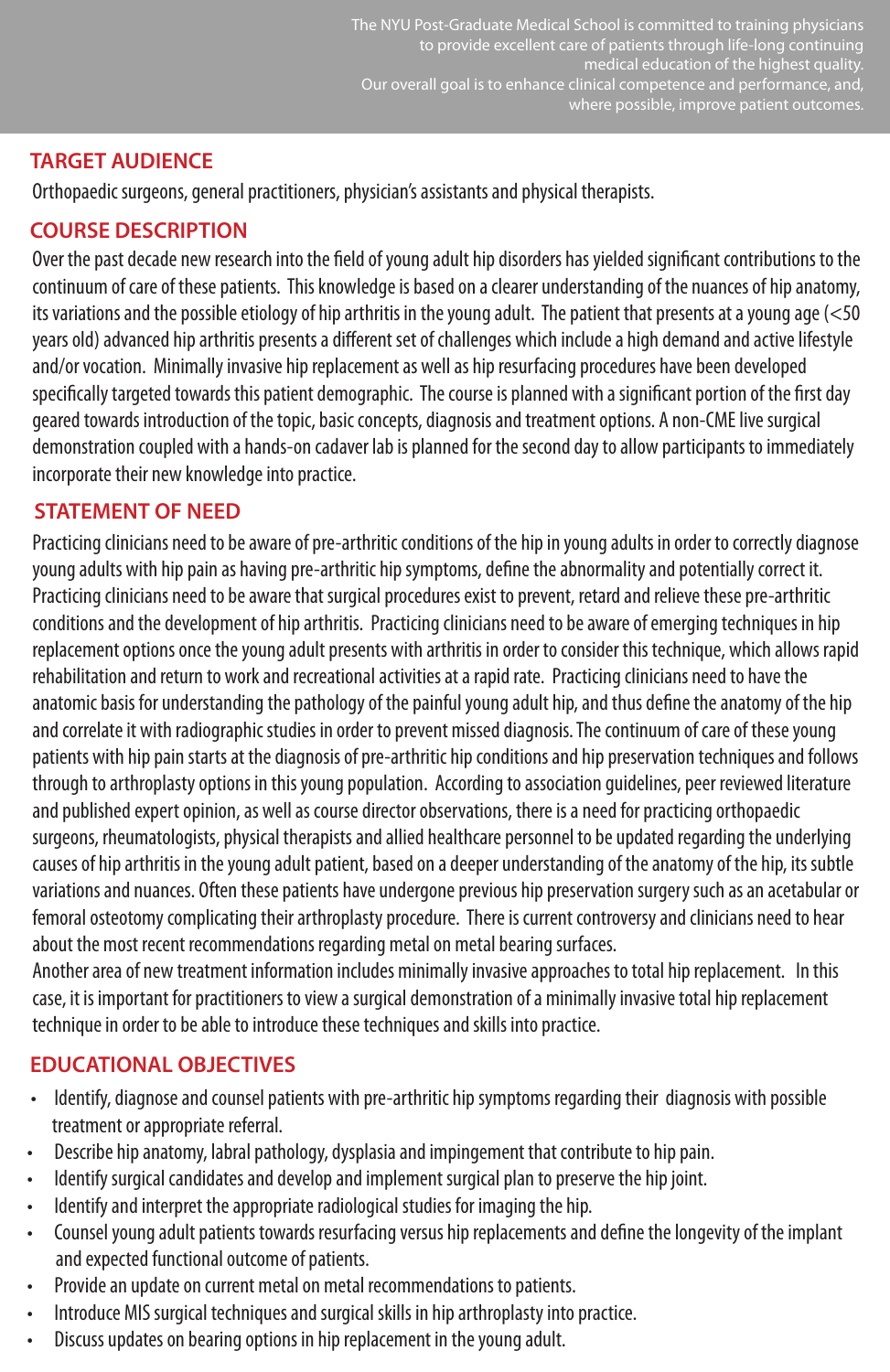### **C M E I N F O R M A T I O N**

### **ACCREDITATION STATEMENT**

The NYU Post-Graduate Medical School is accredited by the Accreditation Council for Continuing Medical Education to provide continuing medical education for physicians.

### **CREDIT DESIGNATION STATEMENT**

The NYU Post-Graduate Medical School designates this live activity for a maximum of **7** AMA PRA Category 1 Credits ™. Physicians should only claim credit commensurate with the extent of their participation in the activity.

### **DISCLOSURE STATEMENT**

The NYU Post-Graduate Medical School adheres to the ACCME Essential Areas and Policies, including the Standards for Commercial Support, regarding industry support of continuing medical education. In order to resolve any identified Conflicts of Interest, disclosure information is provided during the planning process to ensure resolution of any identified conflicts. Disclosure of faculty and commercial relationships as well as the discussion of unlabeled or unapproved use of any drug, device or procedure by the faculty will be fully noted at the meeting.

### **F A C U LT Y**

### **Course Directors**

### **Roy I. Davidovitch, MD**

Assistant Professor of Orthopaedic Surgery Director of The New York Hip Center NYU School of Medicine NYU Hospital for Joint Diseases New York, NY

### **Course Coordinator**

### **Anna L. Levy**

Clinical Research Assistant NYU Hospital for Joint Diseases NYU Langone Medical Center Department of Orthopaedic Surgery

### **Thomas Youm, MD**

Clinical Assistant Professor of Orthopaedic Surgery NYU School of Medicine NYU Hospital for Joint Diseases New York, NY

### **NYU School of Medicine/Hospital for Joint Diseases Course Faculty**

**Edward Adler, MD** Clinical Associate Professor of Orthopaedic Surgery

**Jenny Bencardino, MD** Assistant Professor of Radiology

**Srino Bharam, MD** Clinical Associate Professor of Orthopaedic Surgery

**David S. Feldman, MD** Associate Professor of Orthopaedic Surgery Chairman, Section of Pediatric Orthopaedics

**Alfred D. Grant, MD** Clinical Associate Professor of Orthopaedic Surgery

**Justin G. Lamont, MD** Clinical Associate Professor of Orthopaedic Surgery

**Scott E. Marwin, MD** Clinical Associate Professor of Orthopaedic Surgery

**Patrick Meere, MD, CM** Clinical Assistant Professor of Orthopaedic Surgery

**Robert J. Meislin, MD** Assistant Professor of Orthopaedic Surgery

**Catherine Petchprapa, MD** Assistant Professor of Radiology

**Leon D. Rybak, MD** Assistant Professor of Radiology

**James Slover, MD**  Assistant Professor of Orthopaedic Surgery Co-Director of The New York Hip Center

**Gerard P. Varlotta, DO** Clinical Associate Professor of Rehabilitation Medicine

### **Joseph D. Zuckerman, MD** Walter A.L. Thompson Professor of Orthopaedic Surgery Chairman, Department of Orthopaedic Surgery

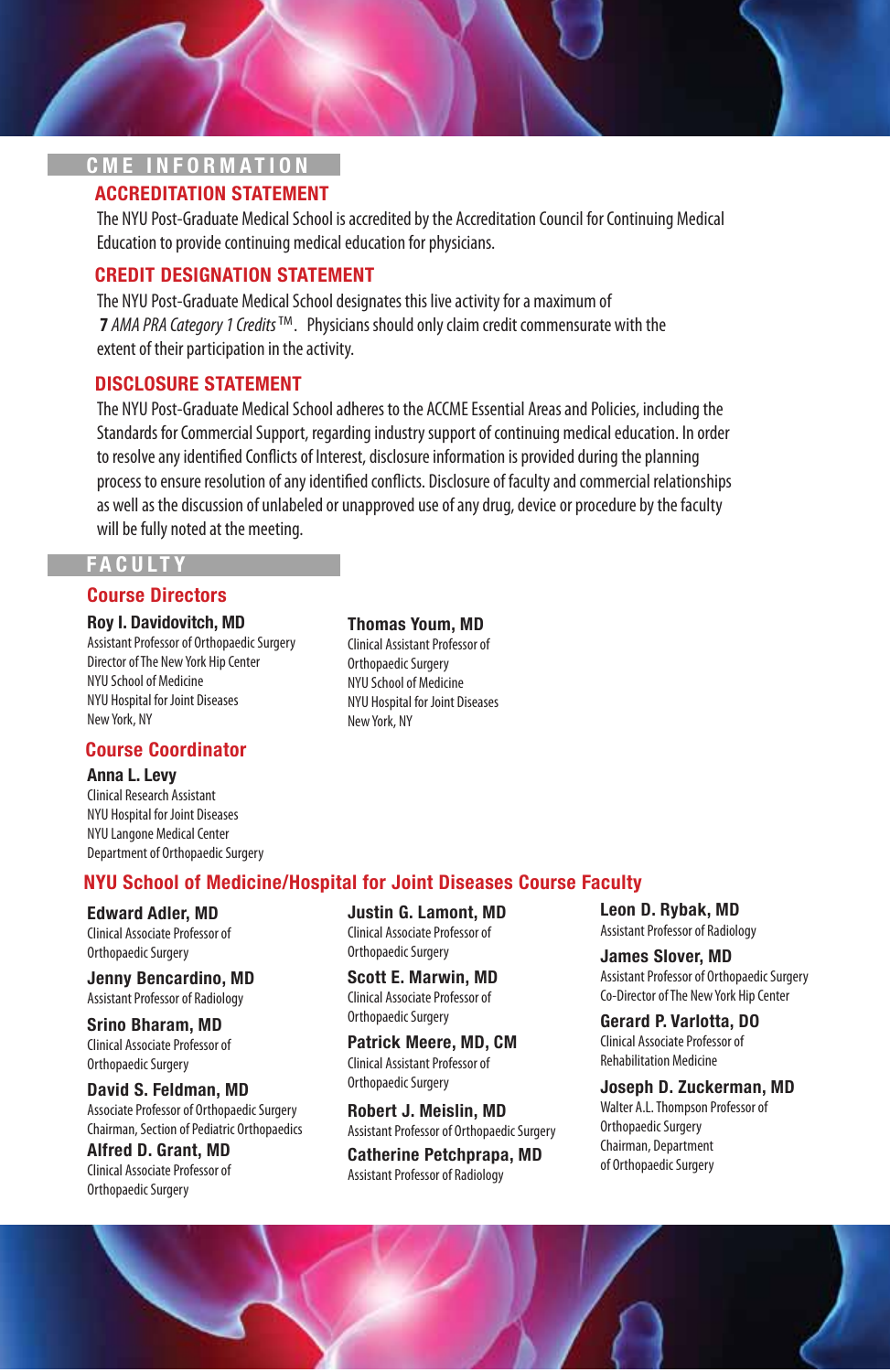

| $7:00$ am | <b>Registration &amp; Continental Breakfast</b>                                                                     |
|-----------|---------------------------------------------------------------------------------------------------------------------|
| 7:30      | Welcome<br>Joseph D. Zuckerman MD,<br><b>Chairman Department of Orthopaedics</b><br>NYU Hospital for Joint Diseases |
| 7:35      | Introduction from the Course Director<br>Roy I. Davidovitch, MD                                                     |
|           | <b>Diagnosis and Imaging of Hip Disorders</b><br>Moderator: Roy I. Davidovitch, MD                                  |
| 7:50      | Differential Diagnosis and Physical Exam<br>of the Young Adult with Hip Pain<br>Robert J. Meislin, MD               |
| 8:10      | Non-Operative Management of Hip Disorders<br>Gerard P. Varlotta, DO                                                 |
| 8:25      | Anatomy and Vascularity of the Hip and Labrum<br>Alfred D. Grant, MD                                                |
| 8:45      | <b>Panel Discussion</b>                                                                                             |
| 8:55      | Standard Imaging of the Hip<br>Leon D. Rybak, MD                                                                    |
| 9:10      | MRI of the Hip: Intra-Articular<br>Catherine Petchprapa, MD                                                         |
| 9:30      | MRI of the Hip: Extra-Articular<br>Jenny Bencardino, MD                                                             |
| 9:45      | <b>Panel Discussion</b>                                                                                             |
| 9:55      | Coffee Break                                                                                                        |
|           | <b>Surgical Options for Femoral</b><br><b>Acetabular Impingement (FAI)</b><br>Moderator: David S. Feldman, MD       |
| 10:10     | Arthroscopic Treatment of FAI                                                                                       |

10:10 Arthroscopic Treatment of FAI *Thomas Youm, MD*

### j **LOCATION**

NYU Hospital for Joint Diseases Loeb Auditorium, 301 East 17th Street New York, NY 10003 **PHOTO IDENTIFICATION IS REQUIRED TO ENTER THE MEDICAL CENTER**

Please supply your e-mail address to receive a confirmation letter. Written confirmation will not be mailed.

### **PARKING**

Street parking in Manhattan is very limited. There are many parking garages located in the vicinity of the hotels and NYU Hospital For Joint Diseases. Most garages have Early Bird Specials (enter garage between 6-10 a.m. for 12 hours of parking) for rates of \$12-18.

- 10:30 Open Treatment of FAI *Roy I. Davidovitch, MD*
- 10:40 Periacetabular Osteotomy  *David S. Feldman, MD*
- 11:00 Panel Discussion
- 11:15 **Hip Arthroscopy Live Surgical Demonstration** *Thomas Youm, MD & Srino Bharam, MD*
- 12:15 pm Lunch

 **Arthroplasty in the Young Adult**  *Moderator: James Slover, MD*

- 1:15 Total Hip Arthroplasty in the Young Adult *James Slover, MD*
- 1:30 Hip Resurfacing: Who, When, Why and How?  *Scott Marwin, MD*
- 1:50 Metal on Metal Bearings: Friend or Foe?  *Justin Lamont, MD*
- 2:10 Panel Discussion
- 2:20 Coffee Break
- 2:35 **THA via Anterior Approach: Surgical Technique and Learning Curve (with Live Surgical Demonstration)** *Roy I. Davidovitch, MD and James Slover, MD*
- 3:40 MIS THA: Are Outcomes Better? *Patrick Meere, MD, CM*
- 4:00 THA After Hip Preservation Surgery *Edward Adler, MD*
- 4:15 Discussion and Closing Remarks
- 4:30pm Adjourn

### **INFORMATION**

**Registration Office** F I NYU Post-Graduate Medical School P.O. Box 1855 Murray Hill Station, New York, NY 10016 Phone: 212-263-5295; Fax: 212-263-5293

l ĺ **Please note:** We cannot accept telephone registration. **COURSE CONFIRMATION** Visit our website at **http://cme.med.nyu.edu**

### í **ONLINE REGISTRATION PREFERRED**

Applications will be accepted in order of their receipt. Visit our secure website at to submit online registration. **http://cme.med.nyu.edu/pedhip**

### **HOTELS**

Rooms are in very heavy demand in New York City; we urge you to make your reservations early. You may obtain a list of hotels located near NYU School of Medicine by visiting our website.